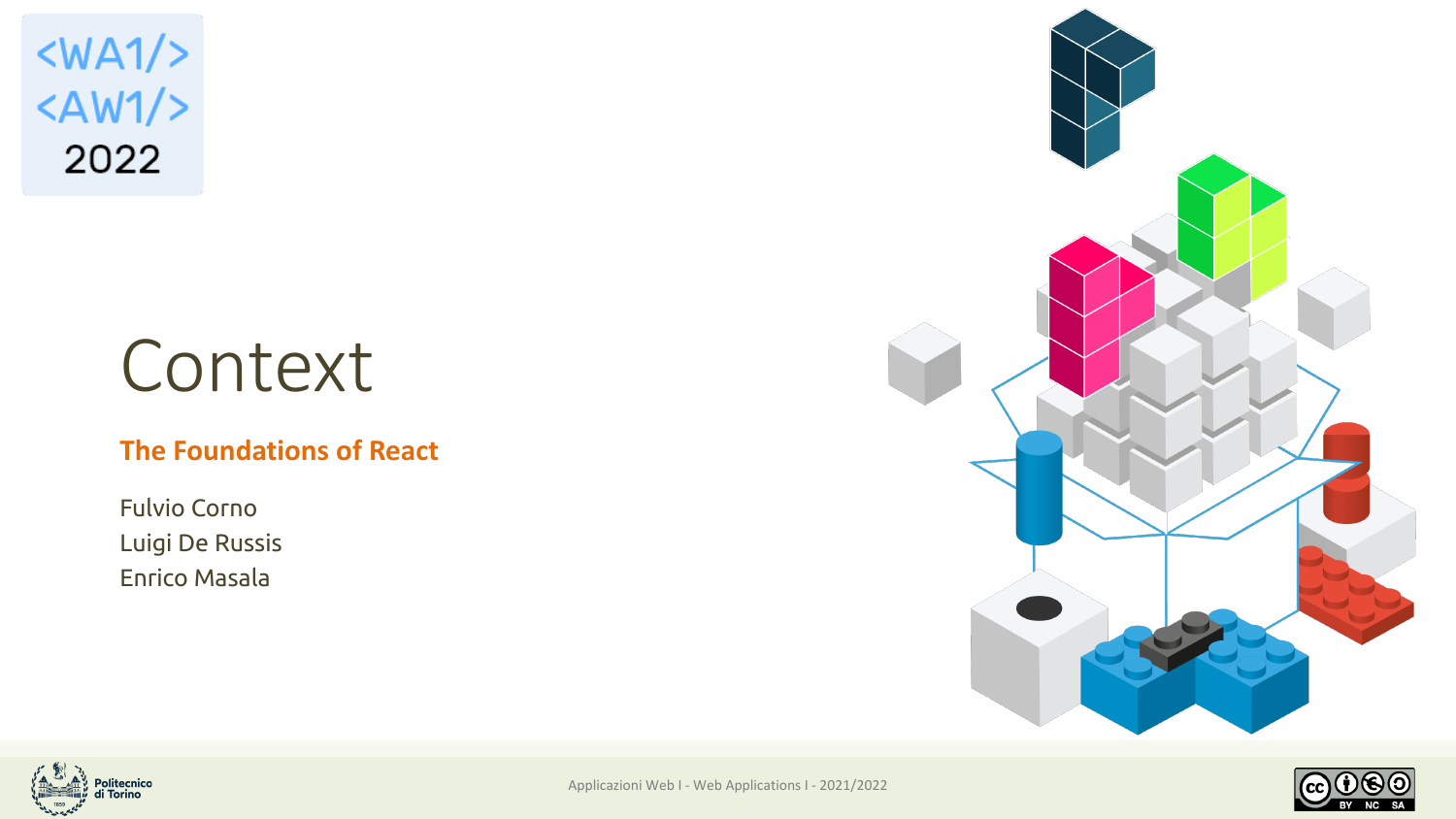

Ful Cor

htt

Rea

Sort-of Globally Available Props (to avoid props drilling)

### **CONTEXT, USECONTEXT HOOK**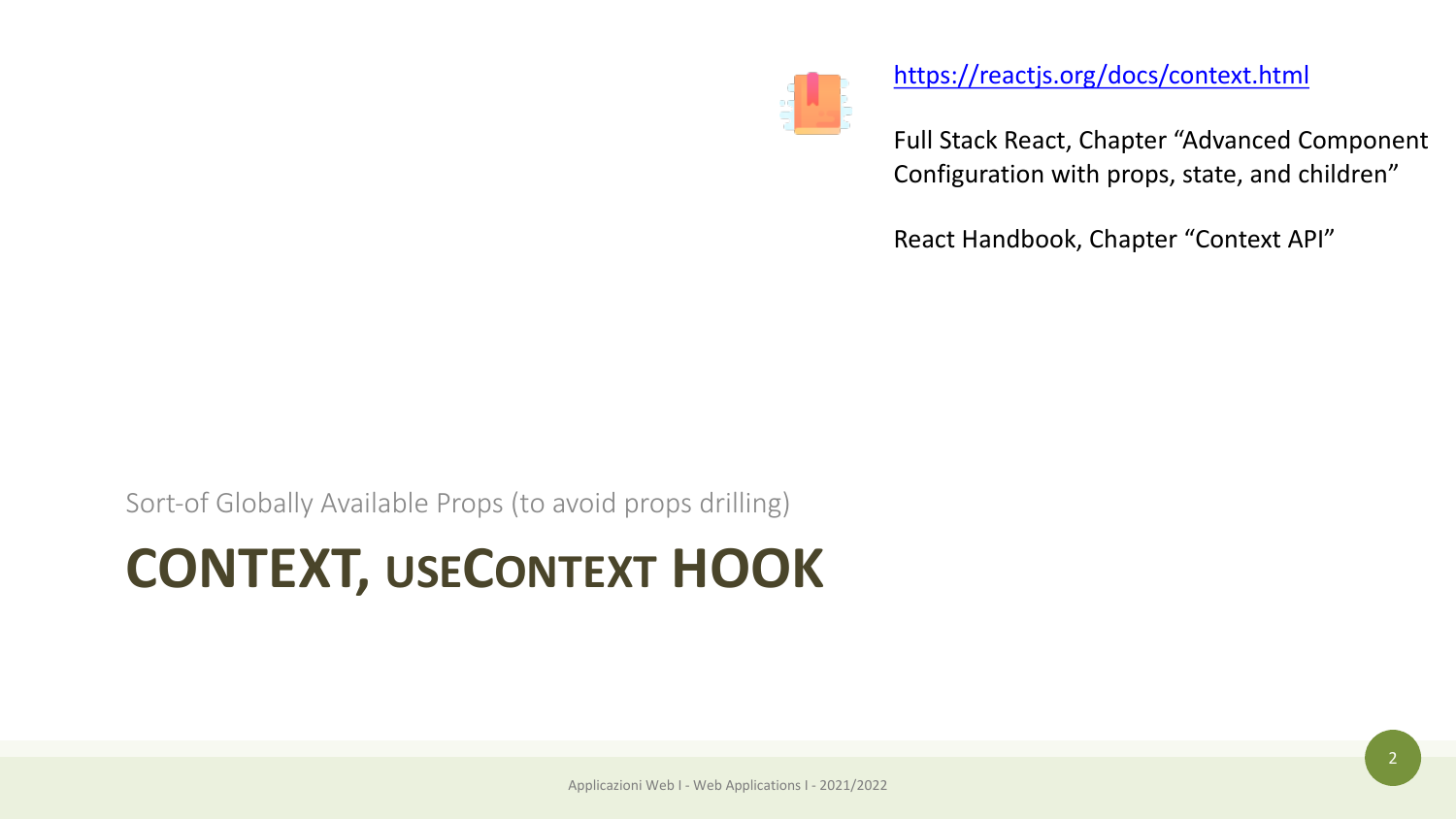### Context

Unidirectional information flow +

--------------------------------------------

Functional components =

Must pass every prop to the component that needs it, and sometimes it means "drilling through" many components with several props

- Solution: the Context API offers a "global" set of props that are "automatically" available to lower components
	- Without declaring them explicitly at every level
- "Props teleporting"

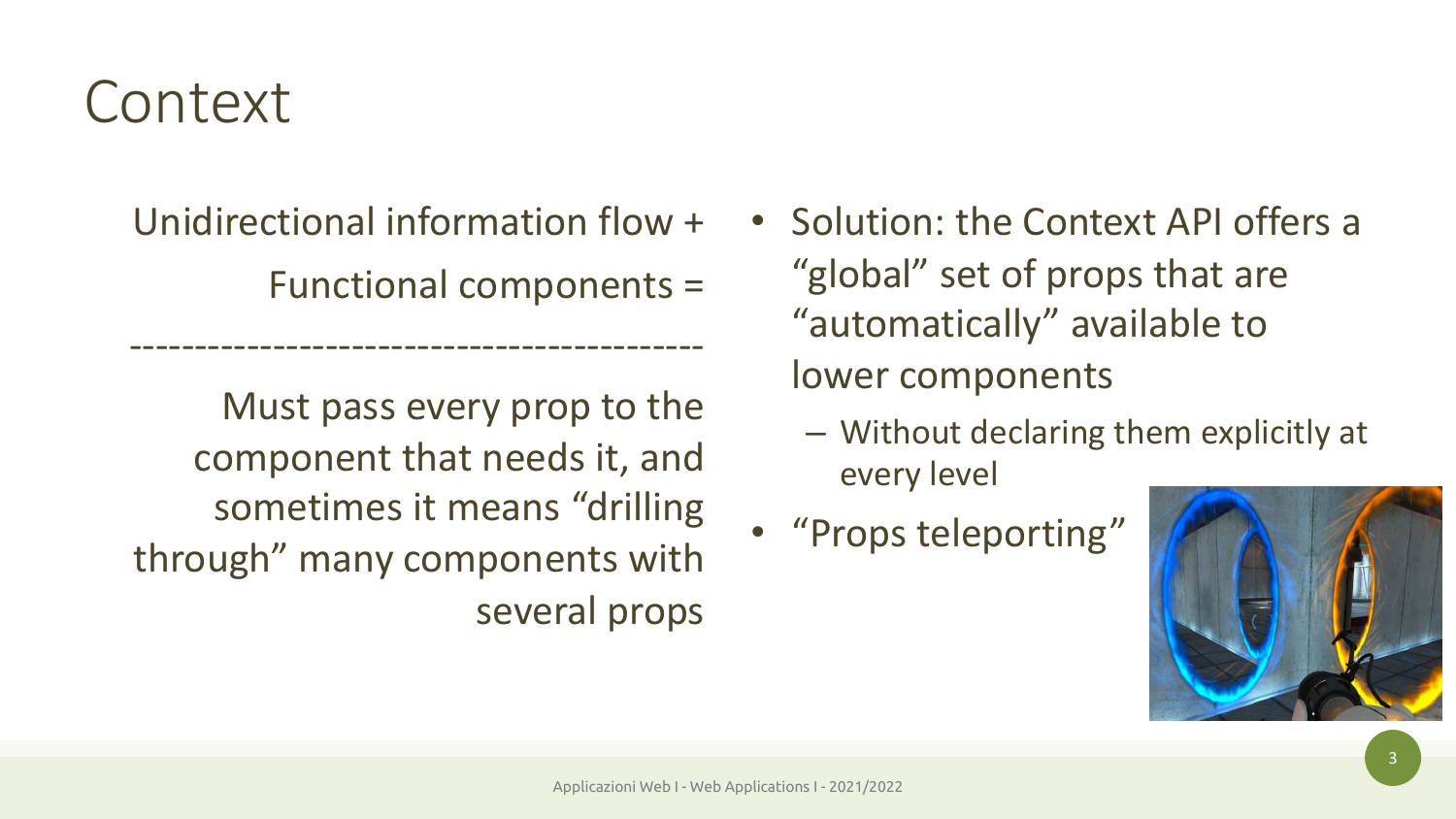- The current visual theme for the whole page (e.g., dark, light, ...)
	- Needed by most visual components (towards the bottom of the tree)
	- Not needed by any container component
- Logged in/logged out status (and basic user information)
	- Needed to enable/disable large portions of the page
	- Needed to provide user info in various parts of the page (e.g., avatar)
	- Needed to call remote APIs with user-related queries
- Shared data
- Multi-language support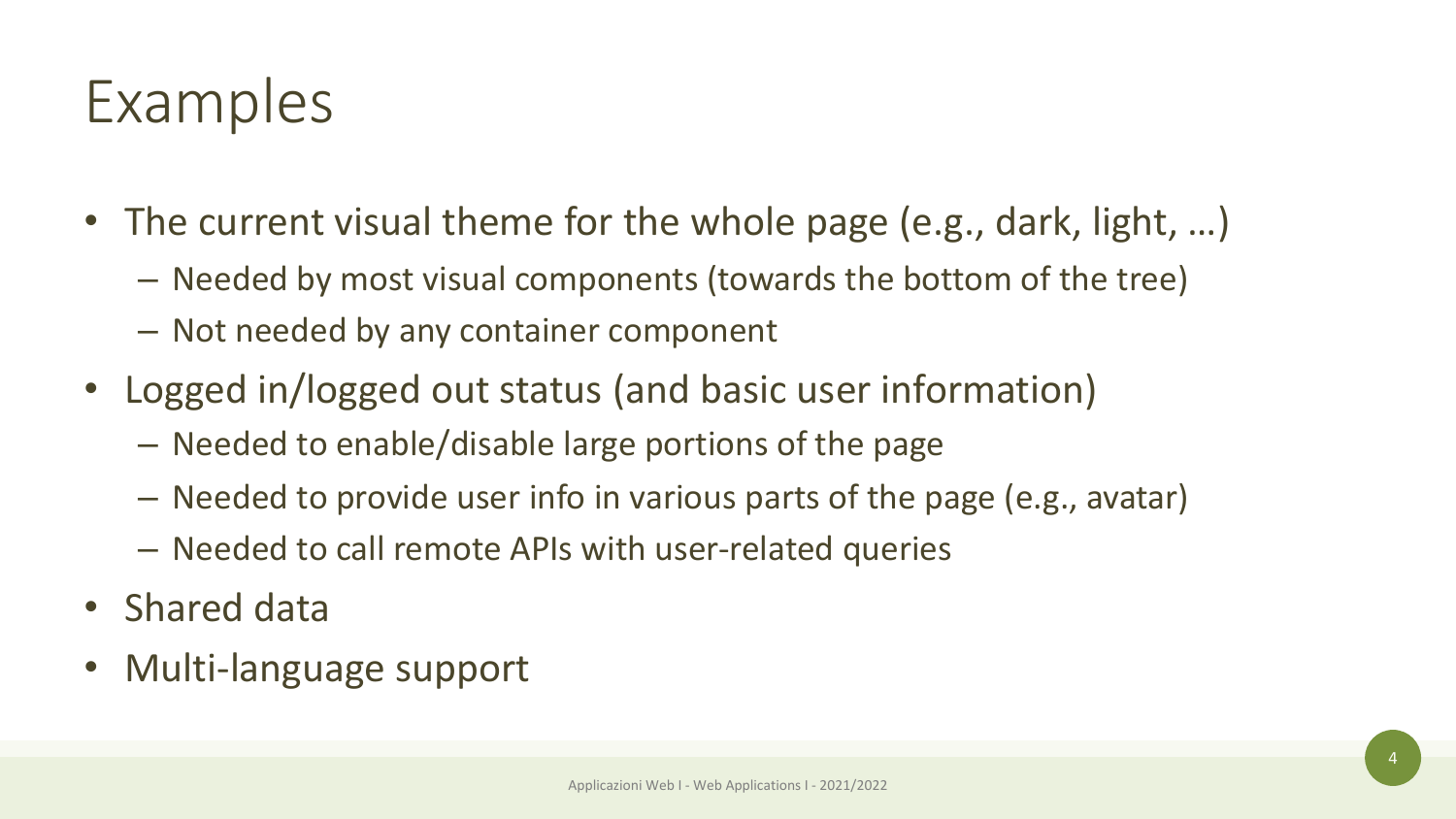ExContext

<ExContext.Provider>

<ExContext.Consumer>

### Context Ingredients

- Context definition
	- const *ExContext* = React.createContext()
	- Defines a context object and stores it into the ExContext reference
- Context provider
	- <*ExContext*.Provider value=...> component
	- Injects the context value into all nested components
- Context consumer *(two equivalent techniques)*
	- <*ExContext*.Consumer>
		- Renders a function that receives the context current value as a parameter
	- useContext(*ExContext*)
		- Uses a *hook* to access the context current value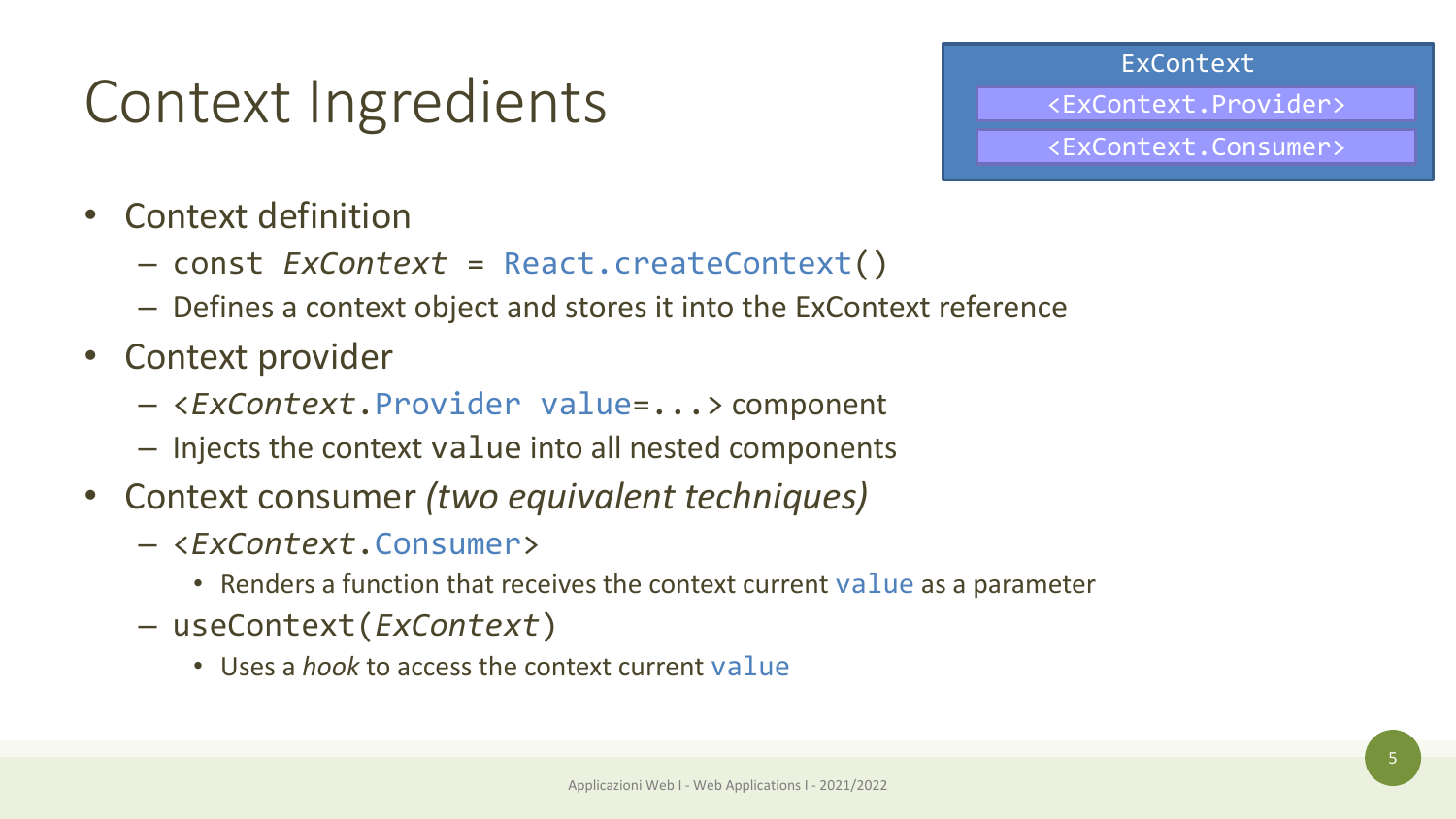### Context Definition

ExContext

<ExContext.Provider>

<ExContext.Consumer>

- const *ExContext* = React.createContext(defaultValue)
- Creates a new Context object
	- Contains *ExContext*.Provider and *ExContext*.Consumer
	- Represents the value of one object
		- May be a complex object with many properties/functions
	- The *ExContext* identifier is used in value propagation
- Components may subscribe (consume) to this context
	- The provided value comes from the closest *Provider* ancestor
		- If no provider is found, the defaultValue is used
		- In all other cases, defaultValue **is ignored**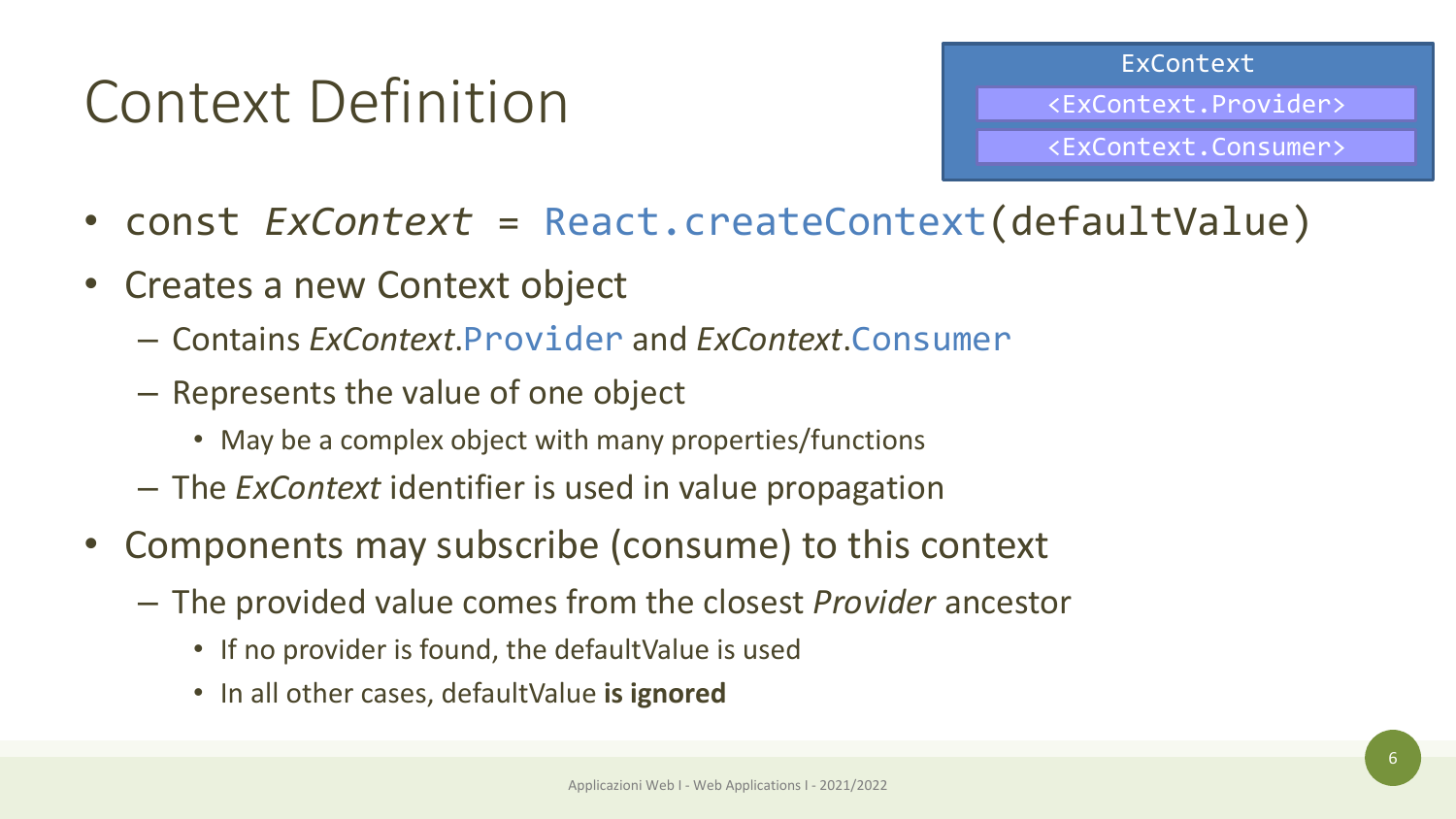- Create a (very) simple multilanguage application
	- Italian and English
	- with a toggle button to change the entire application language

Welcome to a simple multilanguage app!



Benvenuti in una semplice applicazione multi-lingua!

Traduci in inglese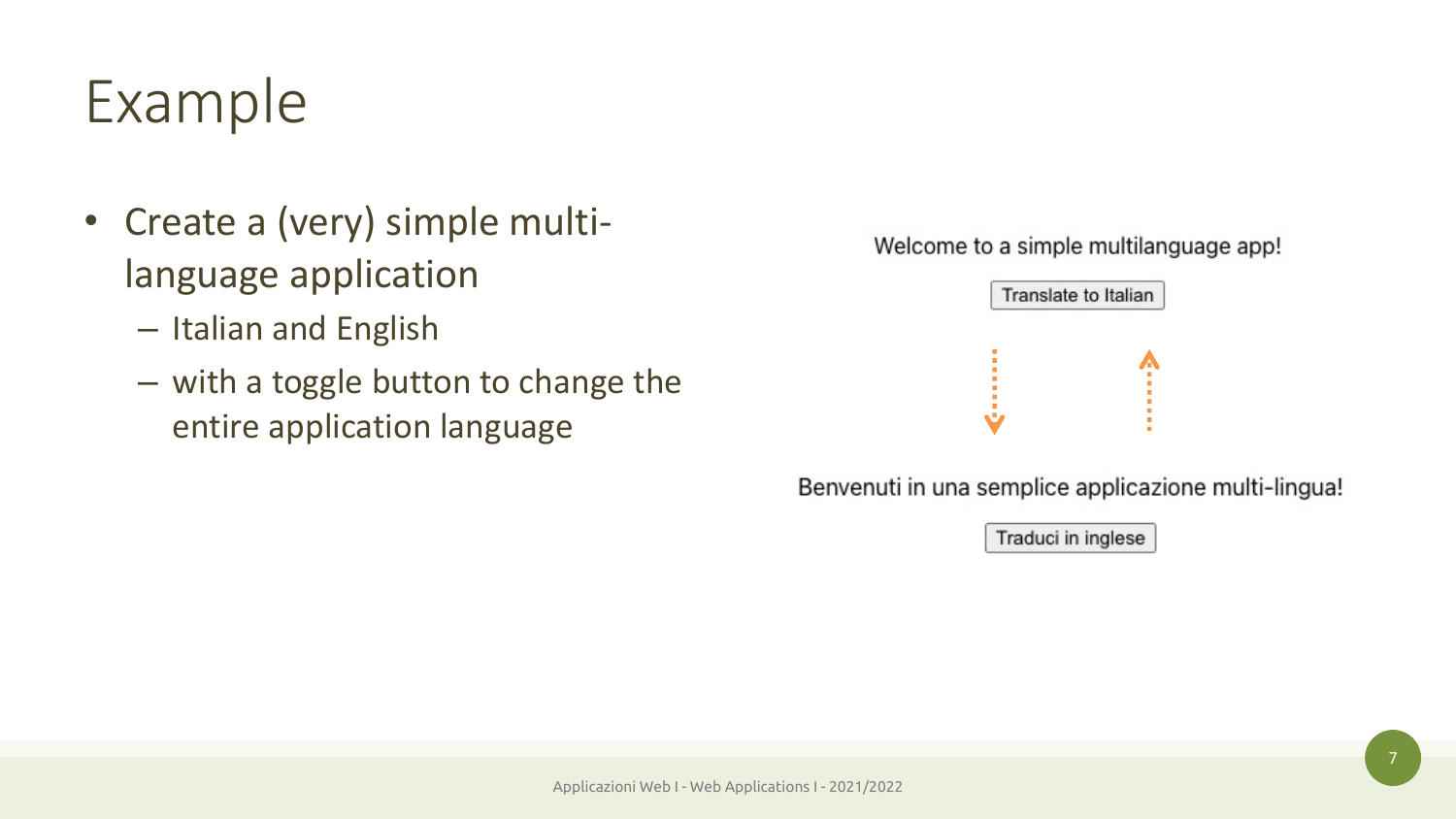App.js

```
\ddot{\bullet} . \ddot{\bullet} .
function App() {
  const [language, setLanguage] = useState('english'
);
```

```
function toggleLanguage() {
   setLanguage((language) => (language ===
'english' ? 'italian' : 'english'));
 }
```

```
return (
  <div className="App">
    <Welcome />
    <Button toggleLanguage={toggleLanguage} />
  </div>
```
. . .

Welcome to a simple multilanguage app!

Translate to Italian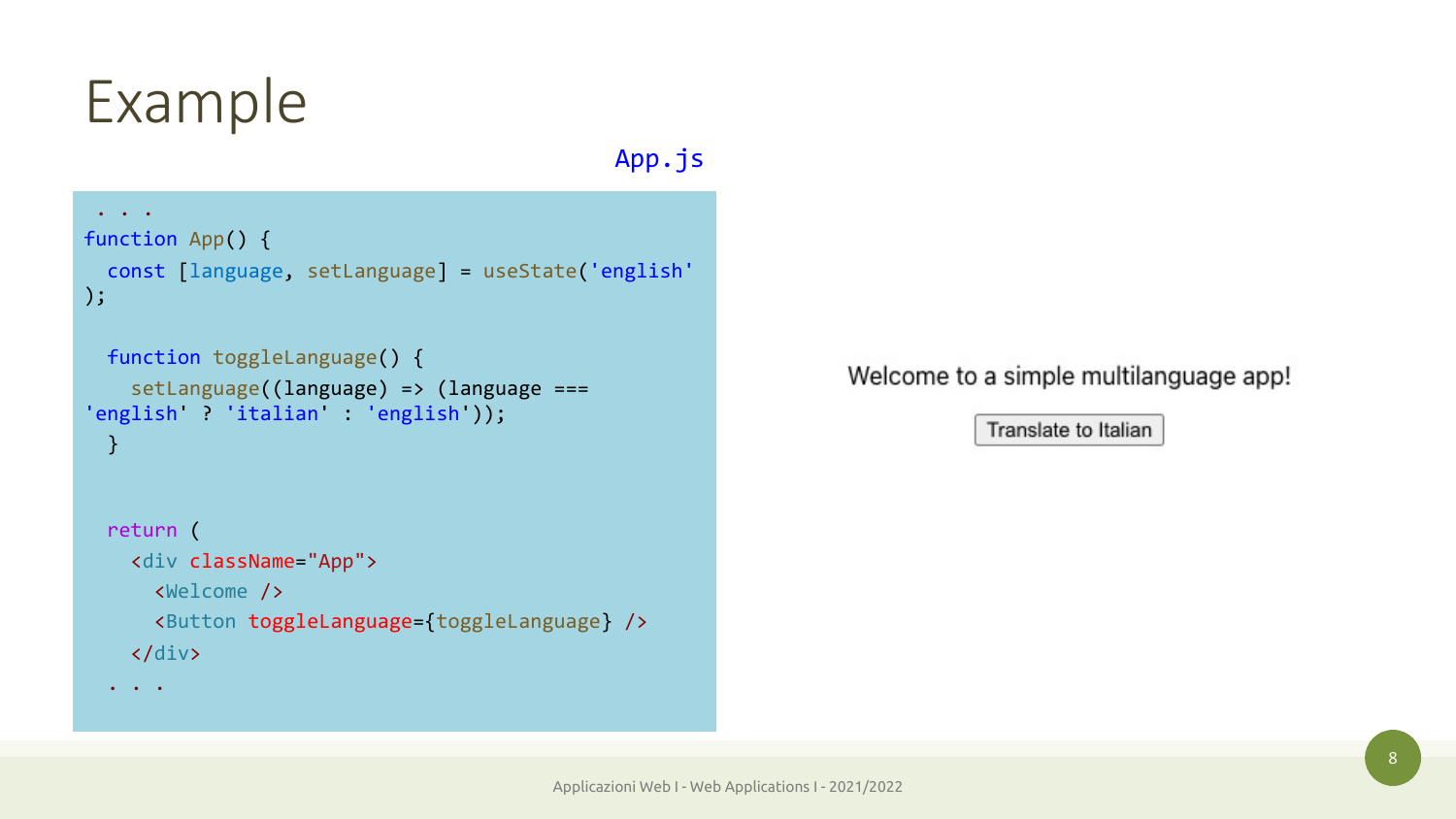### import LanguageContext

```
from './languageContext';
```
#### App.js and a languageContext.js

import React from 'react';

const LanguageContext = React.createContext();

export default LanguageContext;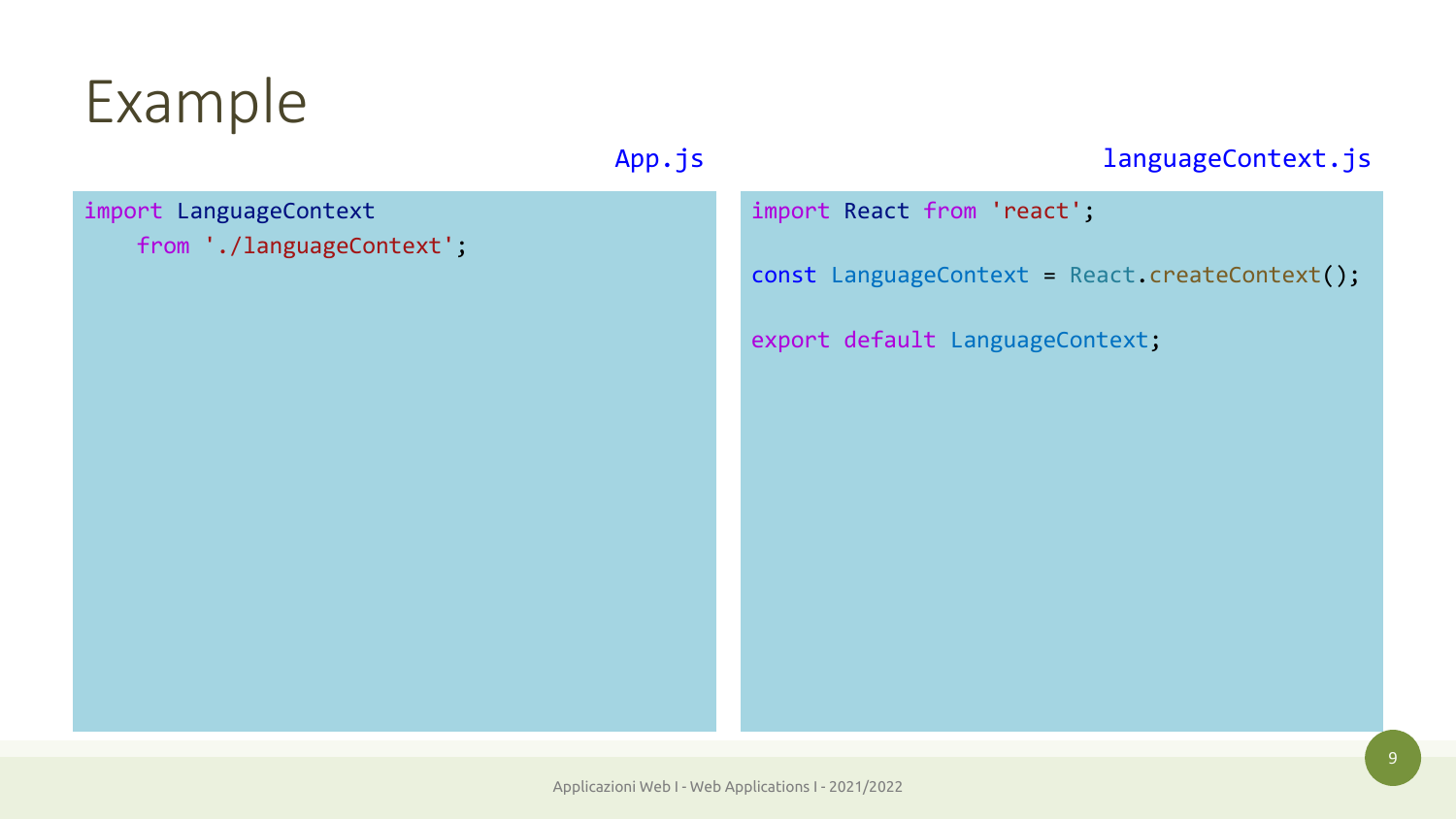### Context Provider

- A component *ExContext*.Provider is *automatically created* for each new Context
- The component specifies a value prop, that is available to all nested "consumer" components (even if deeply nested)
	- Consumers MUST be nested inside the provider
	- Providers may be anywhere (assuming the context object is visible)
- Providers may be *nested*: each level may override the previous value
- When the Provider's value changes, all consumers will re-render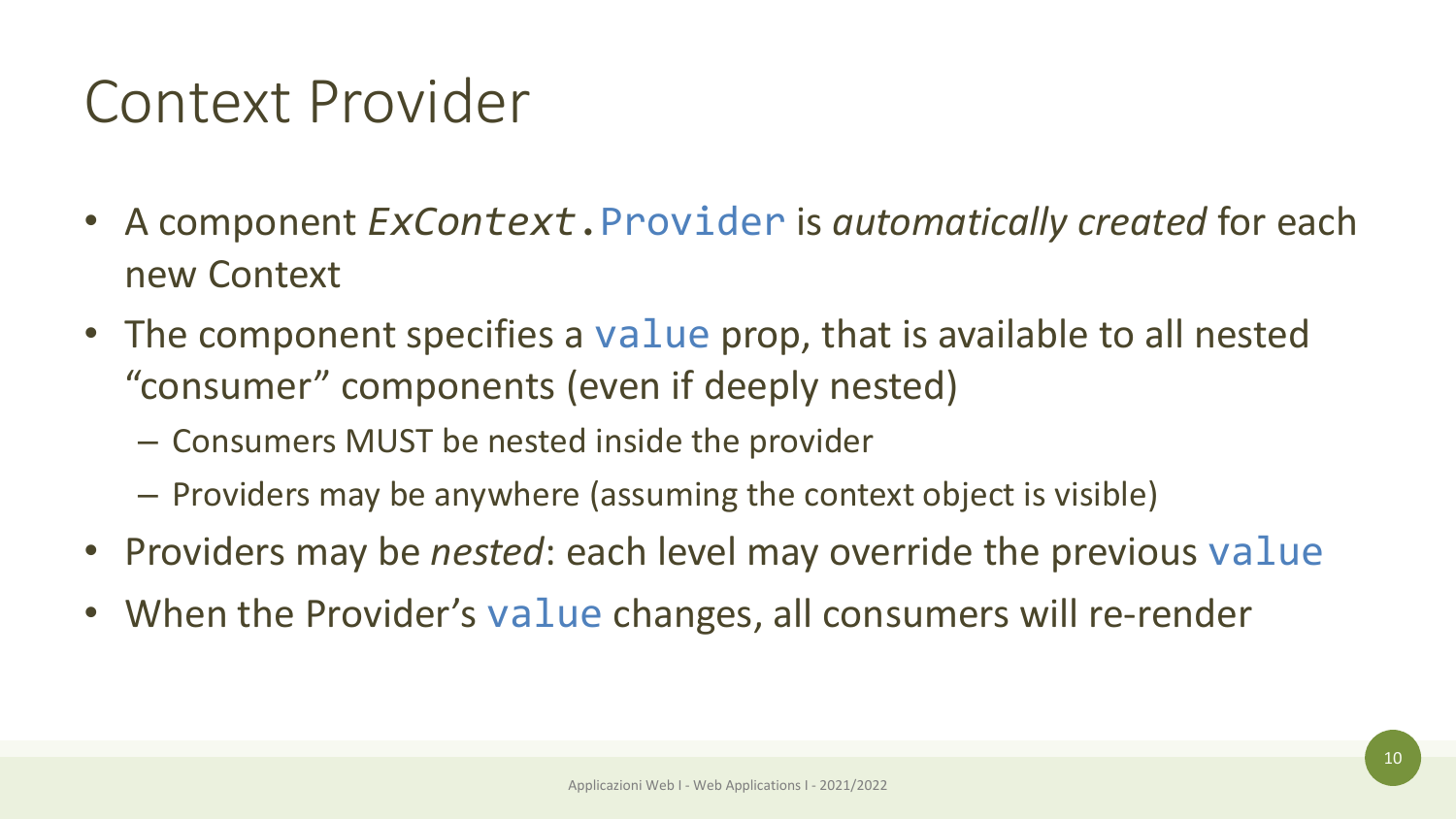```
import LanguageContext from './languageContext';
\bullet . \bullet . \bulletfunction App() {
  \bullet . \bullet . \bulletreturn (
     <div className="App">
       <LanguageContext.Provider value={language}>
         <Welcome />
         <Button toggleLanguage={toggleLanguage} />
       </LanguageContext.Provider>
     </div>
  );
}
\cdot . \cdot .
```
### App.js and anguageContexts.js

import React from 'react';

const LanguageContext = React.createContext();

export default LanguageContext;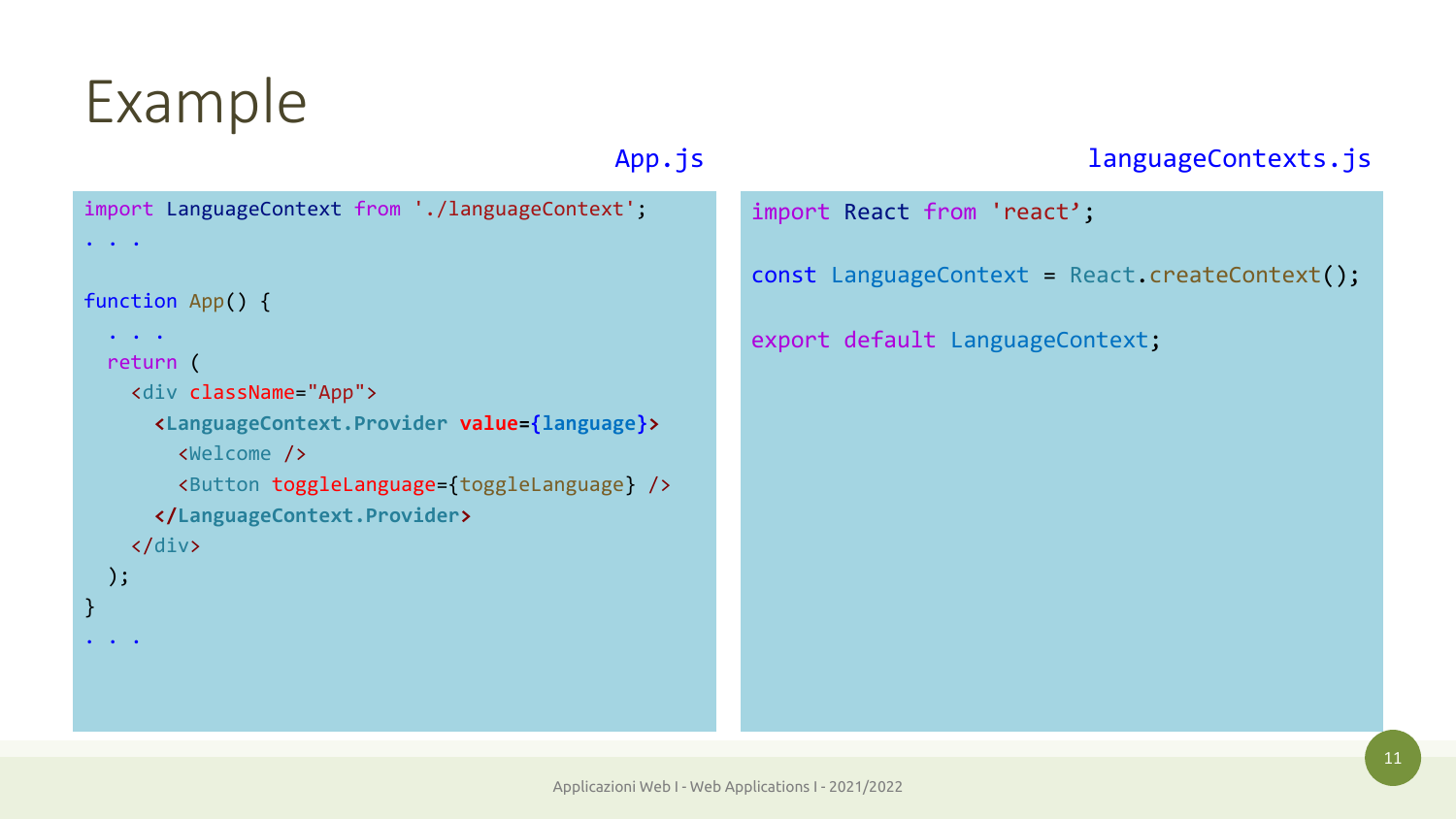## Context Consumer (as a Component)

- The *automatically created* component <*ExContext*.Consumer> may be used in the render function/method
- You must provide a *callback function* that
	- Receives the context value (from the closest provider, or defaultValue if no provider is found)
	- Returns the React Element to be rendered

```
<ExContext.Consumer>
  \{value \Rightarrow /* render something
                based on the context value */}
</ExContext.Consumer>
```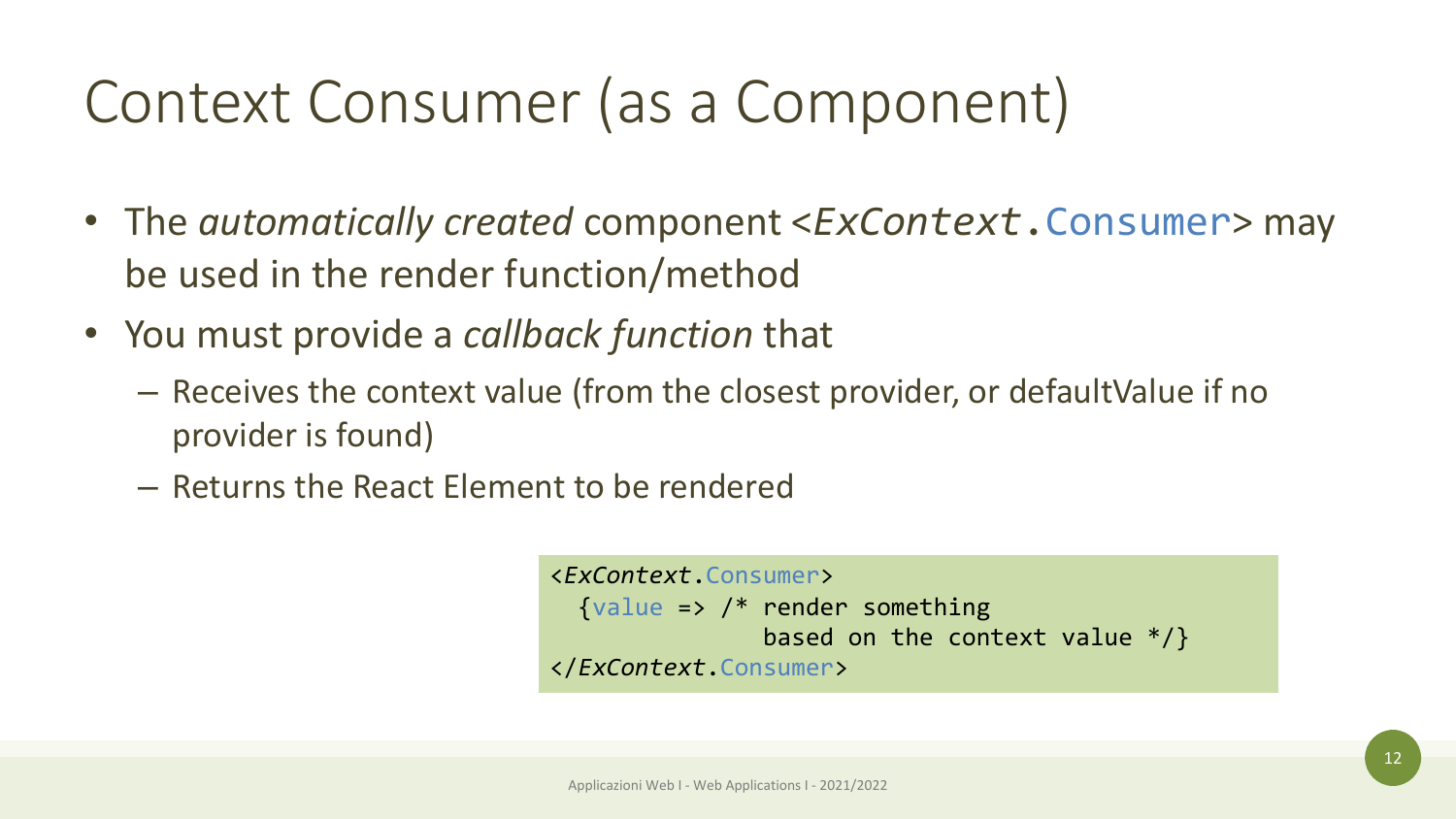);

 $\bullet$  .  $\bullet$  . . . .

}

#### import LanguageContext from './languageContext'; . . . function App() {  $\cdot$  .  $\cdot$  . return ( <div className="App"> **<LanguageContext.Provider value={language}>** <Welcome /> <Button toggleLanguage={toggleLanguage} **</LanguageContext.Provider>** </div> import LanguageContext from './languageContext'; import translations from './translations'; function Button(props) { return ( **<LanguageContext.Consumer>**  ${language \Rightarrow}$ <button onClick={props.toggleLanguage}> {translations[language]['button']} </button> **</LanguageContext.Consumer>** );  $\}$ . function Welcome() { return ( **<LanguageContext.Consumer>**  ${language >}$ <p> {translations[language]['welcome']} </p> **</LanguageContext.Consumer>** ); } App.js **Components.js**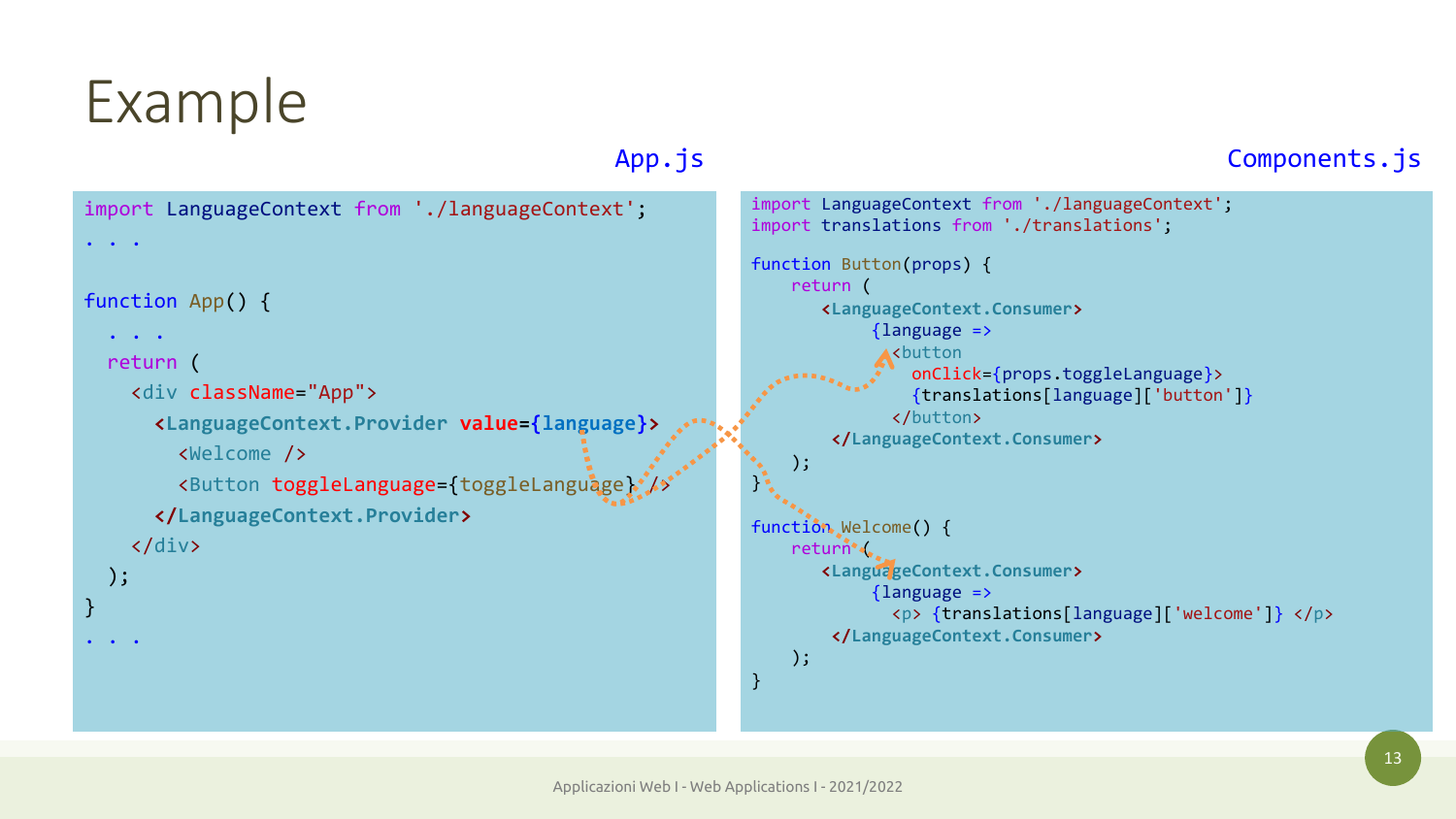## Accessing Context With Hooks

- The useContext hook allows the current component to *consume* the context
- The argument is a Context object
	- Must have been created by React.createContext()
- The value depends on the closest enclosing provider
	- Must be nested inside <MyContext.Provider>

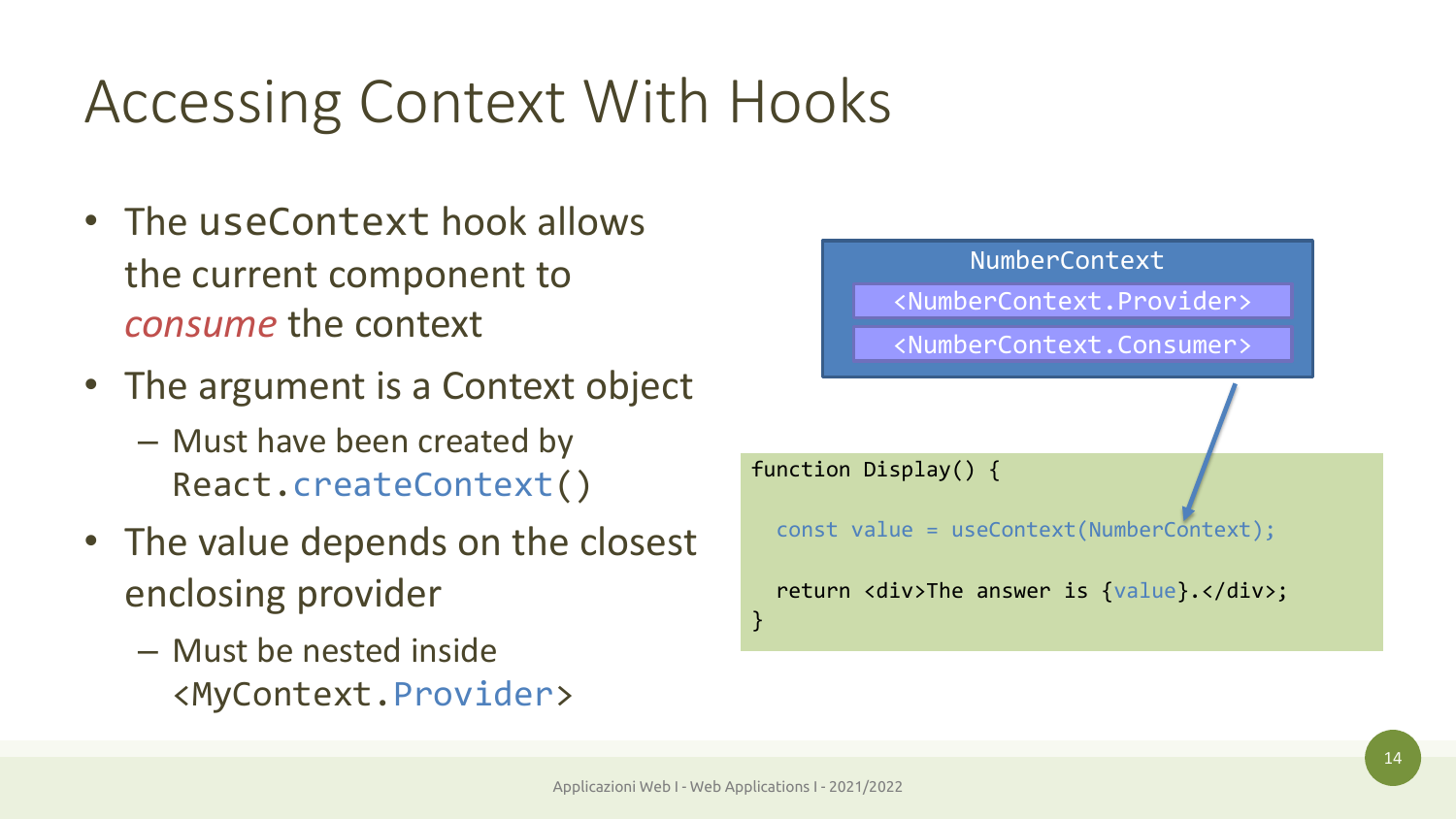## Accessing Context With Hooks

- The useContext hook allows the current compo *consume* the conte
- The argument is a  $\mathfrak o$ 
	- $-$  Must have been created React.createContext();
- The value depends on the closest enclosing provider
	- Must be nested inside <MyContext.Provider>

There is no way to create a **new** context, or to create a context **provider**, with Hooks

 $\mathcal{L}$ play() {

const value = useContext(NumberContext);

NumberContext

lumberContext.Provider>

<NumberContext.Consumer>

return <div>The answer is {value}.</div>;

}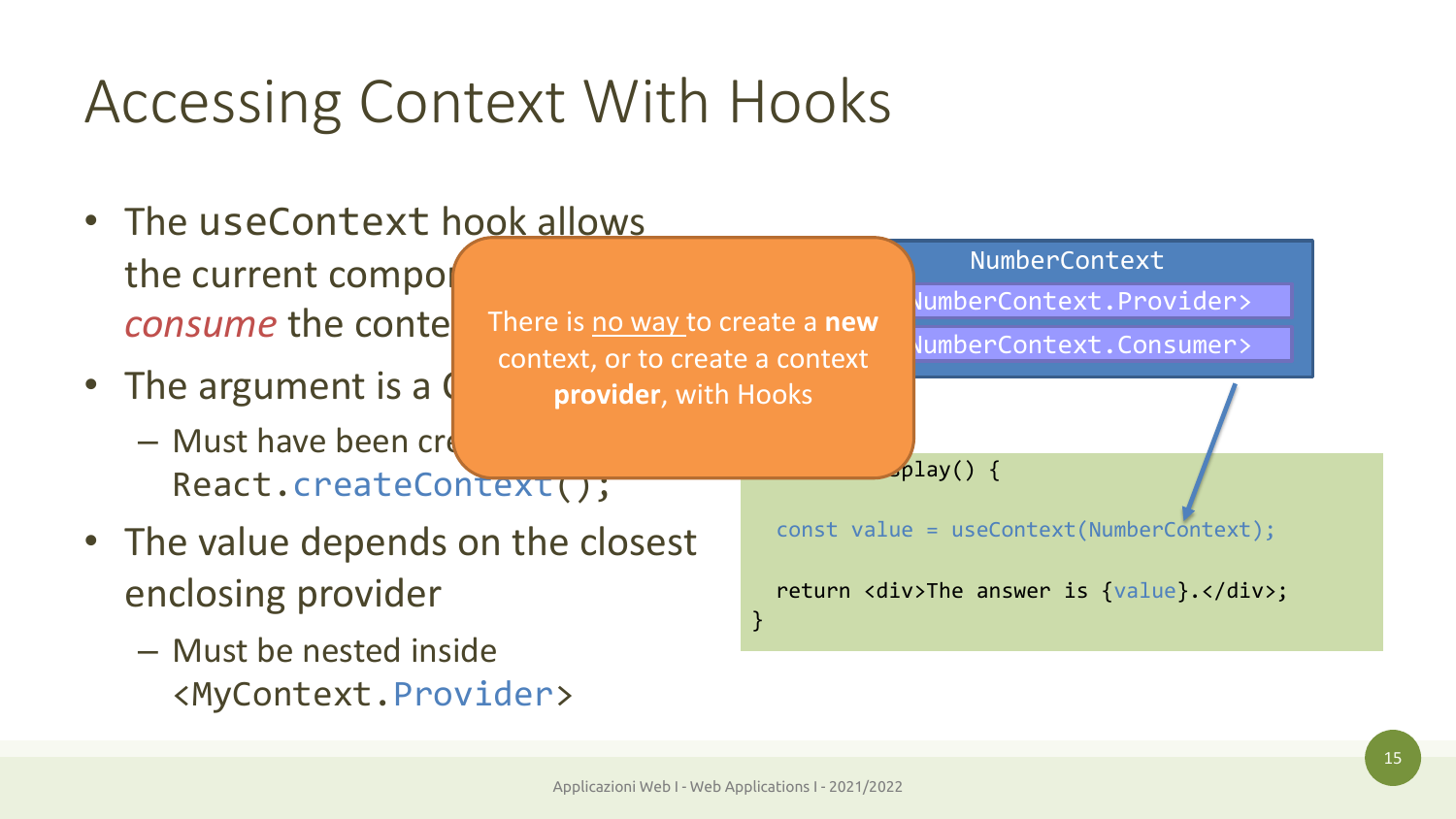}

```
import LanguageContext from './languageContext';
. . .
function App() {
  \cdot . \cdot .
 return (
   <div className="App">
     <LanguageContext.Provider value={language}>
       <Welcome />
       <Button toggleLanguage={toggleLanguage} />
     </LanguageContext.Provider>
   </div>
 );
. . . .
                                                       import { useContext } from 'react';
                                                       import LanguageContext from './languageContext';
                                                       import translations from './translations';
                                                       function Button(props) {
                                                           const language = useContext(LanguageContext);
                                                            return (
                                                               <button onClick={props.toggleLanguage}>
                                                                 {translations[language]['button']}
                                                               </button>
                                                           );
                                                        }
                                                       function Welcome() {
                                                           const language = useContext(LanguageContext);
                                                           return (
                                                              <p> {translations[language]['welcome']} </p>
                                                           );
                                                       }
                                            App.js examComponents.js
```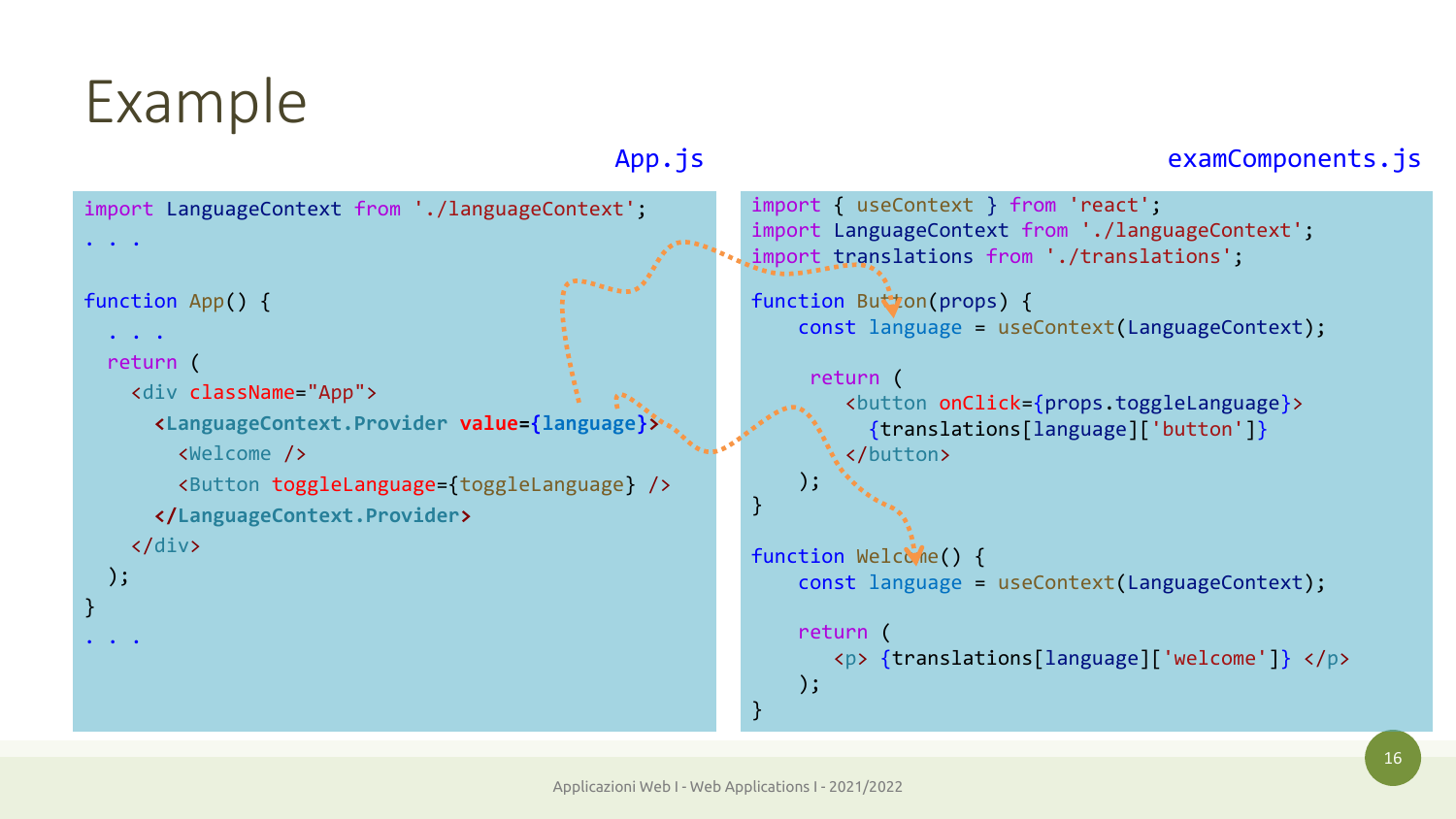## Accessing Multiple Contexts

- May call useContext more than once
- All the context variables will be available
- No need to nest components

```
function Heade
  const user :
  const notif
```

```
return (
  <header>
    Welcome
    You have
  </header>
);
```
https:

}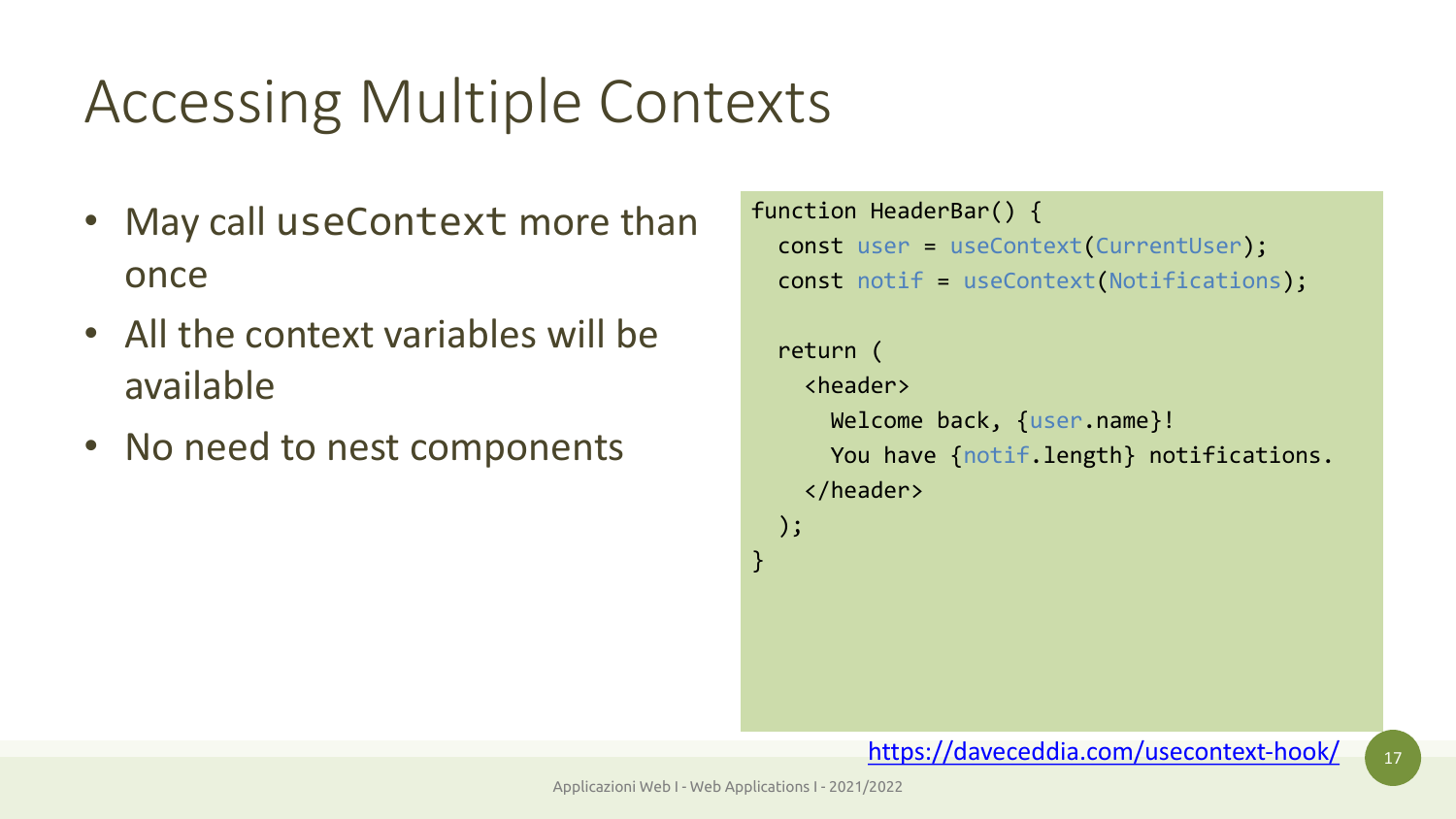### Accessing Multiple Contexts: Component vs. Hook

```
function HeaderBar() {
  return (
    <CurrentUser.Consumer>
      {user =>
        <Notifications.Consumer>
          \{ \text{notif} = \rangle<header>
               Welcome back, {user.name}!
               You have {notif.length}
               notifications.
             </header>
           }
        </Notifications.Consumer>
      }
    </CurrentUser.Consumer>
 );
```

```
function HeaderBar() {
                          const user = useContext(CurrentUser);
                          const notif = useContext(Notifications);
                          return (
                            <header>
                              Welcome back, {user.name}!
                              You have {notif.length} notifications.
                            </header>
                          );
                        }
Example 2 Consumer Component useContext Hook useContext Hook
```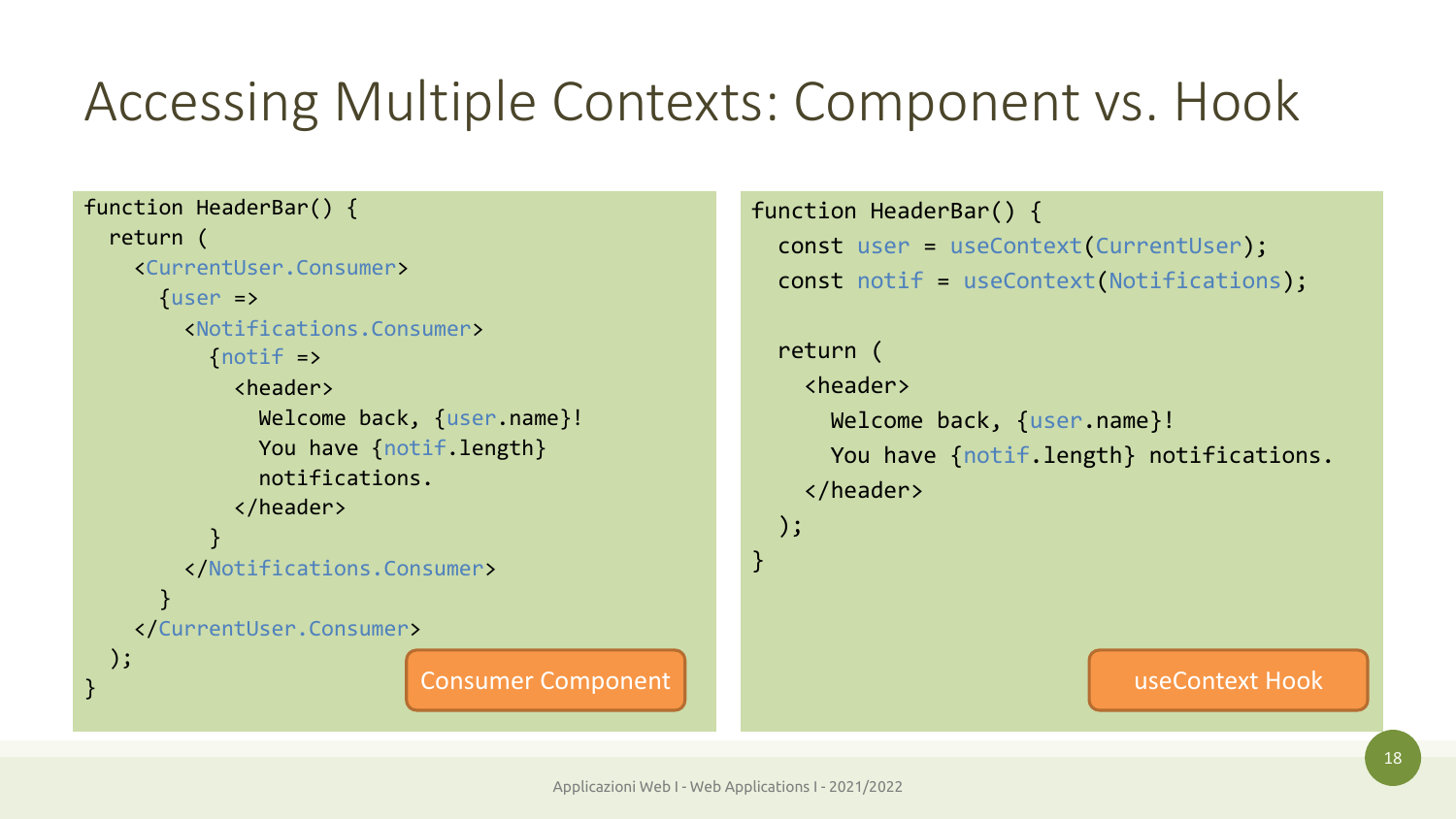### Changing Context Values

- When a Consumer child needs to update the context value, the Provider must provide a function callback to perform the update
	- As a prop (by drilling the nesting levels)
	- As part of the context value
- Remember: the **state** is part of the component containing the Provider
	- Not in the provider itself
	- Not in the context object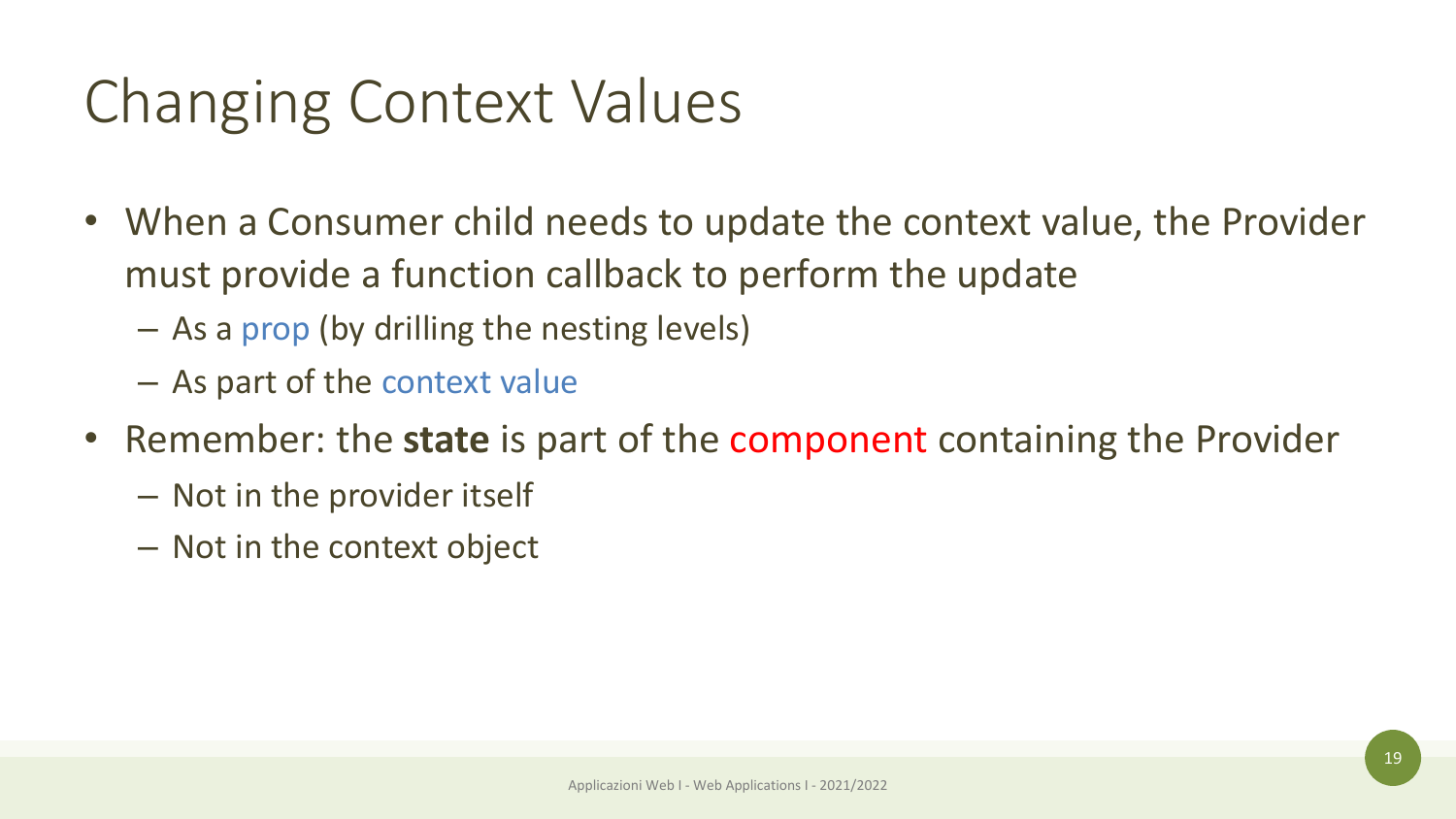### Caveats

- Don't put everything into Context
	- Defeats component portability
	- Reduces "purity" of functional components
- Don't use it for programming laziness
	- Explicit parameter passing is also a good documentation practice
- Don't use it to correct design errors
	- Often, a refactoring of the component tree (and props/state lifting) may be a cleaner solution